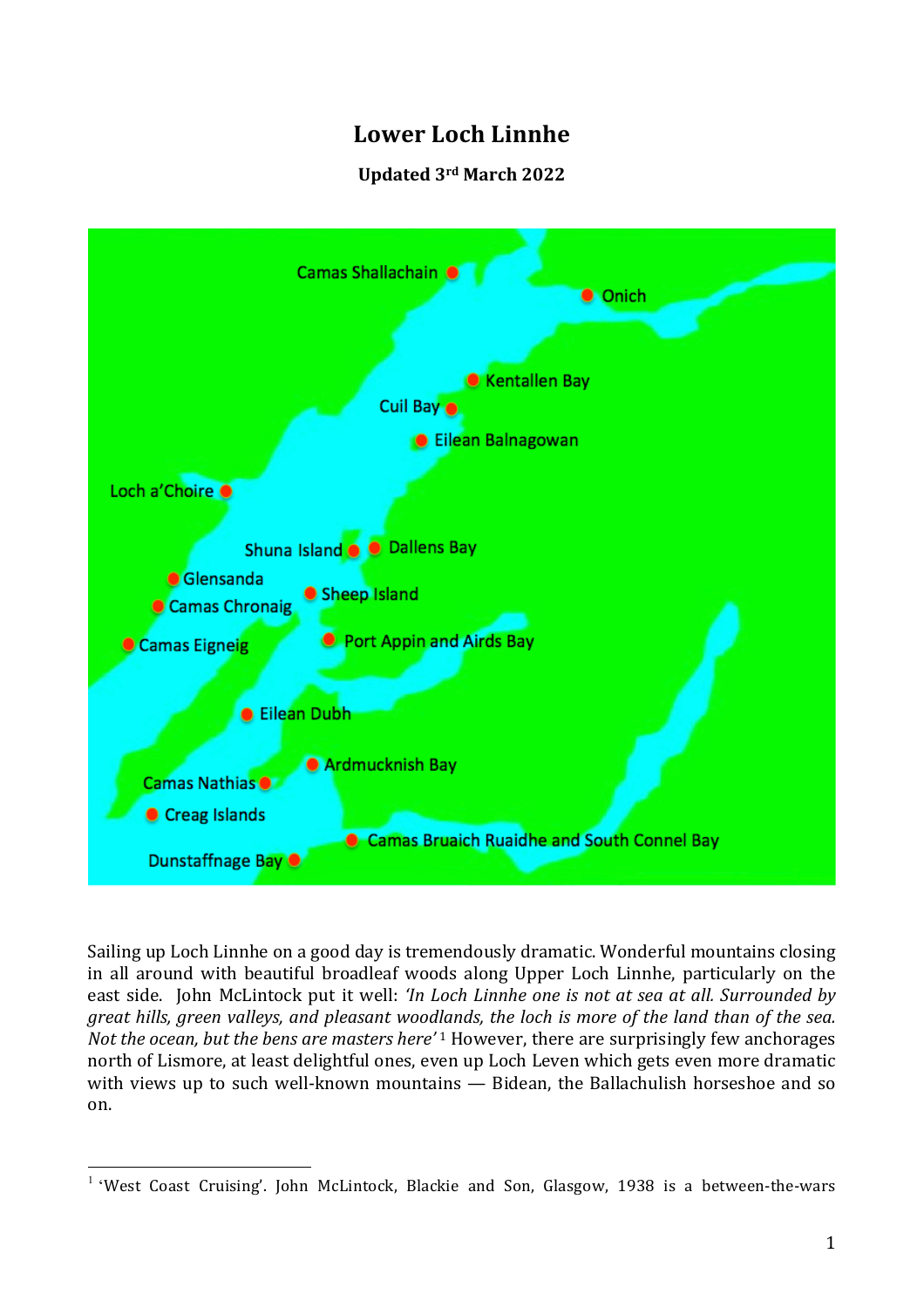There are some pretty impressive places around Loch Linnhe to eat, and one could even construct a rather good week-long gastronomic cruise taking in the Pierhouse and Airds Hotel in Appin (one on the way there, the other on the way back), the Holly Tree House Hotel in Kentallen, the Loch Leven Seafood café, and the Crannog and the Lemon Tree in Fort William.

#### **Ardmucknish Bay**

I doubt if many people bother anchoring in this wide-open south-facing bay. And I can't say I blame them. Although there is a splendid sandy beach, it can be very crowded because there is a large caravan site as well as holiday lodges at the back of it (mid-week out-of-season should be good though). Mind you, the site is quite discrete because it is set back from the dunes, indeed you hardly notice the lodges from a distance because they are painted green. This is in marked contrast to the huge eyesore on the east side of the bay which you can see from miles away — from a distance, the white caravans look like tomb stones.

On the west side of the bay there is a prominent stately-looking home  $-$  Lochnell House<sup>2</sup>  $$ where the Earl of Dundonald<sup>3</sup> and his family live. Sailors should know that the 10th Earl was Thomas Cochrane, a famous naval commander in the Napoleonic wars and later founder of the Chilean Navy. Patrick O'Brian used him as the model for his wonderful Jack Aubrey historical novels, including his false imprisonment. As you sail closer, the house begins to look a bit tatty, especially the battlemented Victorian add-on bit which is I think no longer lived in. There is also a 17th century bit and a Georgian bit. Apparently it is being gradually restored which is nice to hear. I don't think it is open in any shape or form to the public, except as a wedding venue. Sadly there seems at first sight to be nothing in the large walled garden, but I am told there is a vegetable garden and fruit trees (it would be nice if the owners of wonderful enclosed spaces like these would rent them out for allotments if they were not using all of the space, but maybe here in the country there is no call for veggie patches).

About a kilometre southwest, on the hill, you can see Lady Margaret's Tower — erected in 1754. It is accessible by foot with permission from the estate manager (ph 01631 720413, I think).

#### **Camas Bruaich Ruaidhe (Saulmore) and South Connel Bay**

These are two adjacent bays and although there is more tide in the one to the east (South Connel Bay) it does have more to offer ashore. The one to the west (Camas Bruaich Ruaidhe) really has nothing other than a main road to see (although a golf course is under construction). Of course the eastern bay has the main road too but across that road is quite a cosy 18th century pub. The old appropriate name of the Ferryman's has been changed to the Oyster Inn<sup>4</sup>, but the bar is still known as the Gluepot. There are bar meals (a bit pricey I would say), and Deuchars IPA (a decent Scottish real ale). Attached to the bar is a blue excrescence, which holds a busy and reasonable restaurant, with close-up views of the road (ph 01631 710666).

<sup>2</sup> https://canmore.org.uk/site/22997/lochnell-house

<sup>3</sup> https://en.wikipedia.org/wiki/Earl\_of\_Dundonald

<sup>4</sup> https://www.oysterinn.co.uk/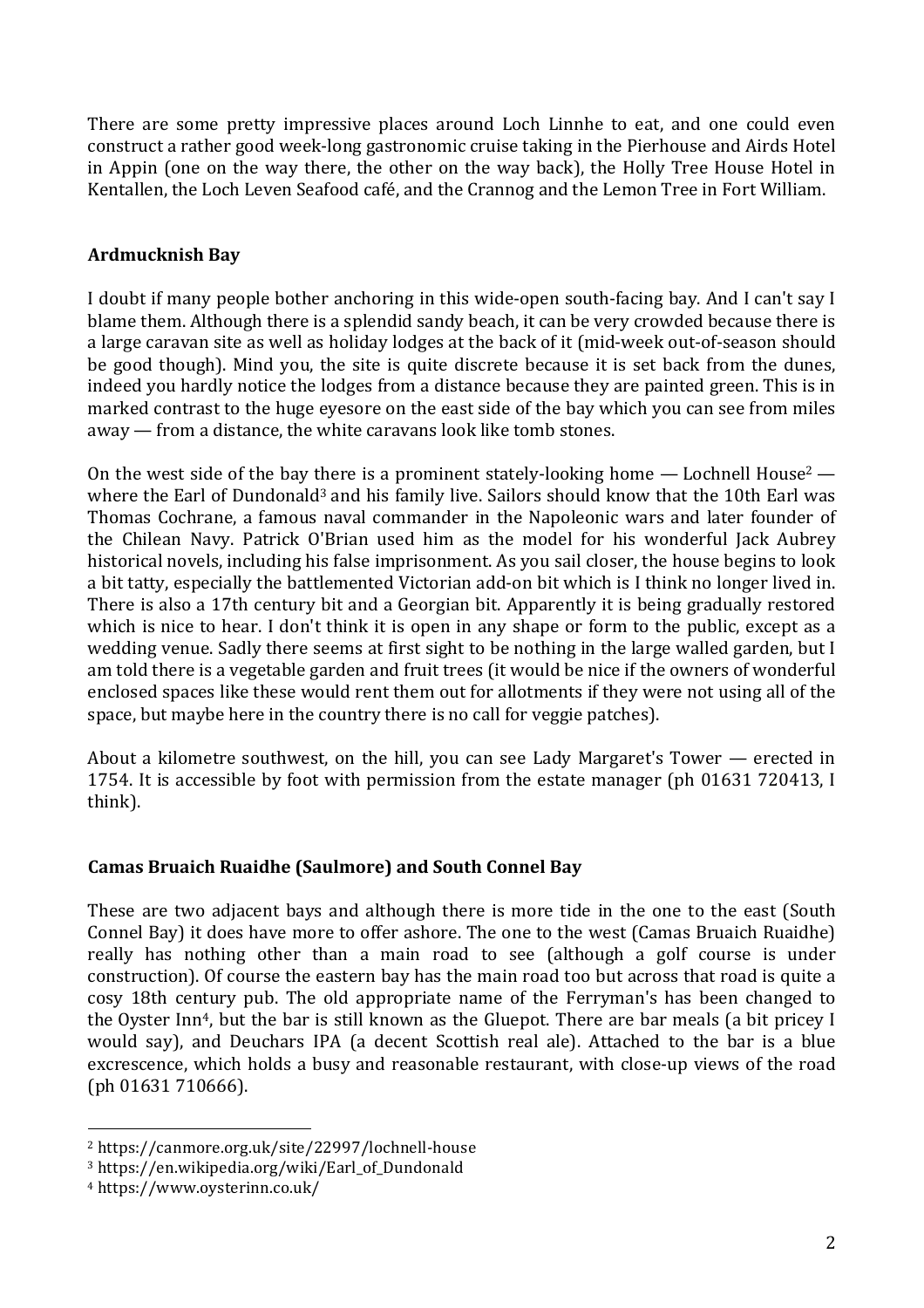Just outside across the road is the old ferry slipway. It must have been quite a ride across the tide to the other side with the ferryman pulling on his oars, and maybe on his bottle too at times. From here walk up onto the bridge<sup>5</sup> to view the tide roaring through the Falls of Lora, and also the views out west. The bridge was opened in 1903 to carry the Callander and Oban Railway over the falls. It is said to be the second largest cantilever bridge in the world. Within 10 years of its opening it was carrying motor vehicles too6. But, in 1966, the cars won, and the railway closed (most of the track will reopen as a Sustrans long distance cycle path to Ballachulish).

Also Connel Bay is a place to lurk while assessing which way the tide is running under the bridge if you are seized by a crisis of confidence on the approach. You might consider changing crew here if they are using the train — Connel Ferry station is very close

The Falls of Lora have been a tourist attraction for more than 200 years. The Hon. Mrs Sarah Murray, a widow in her 50s, came here in 1796 and described the falls as *"...a cascade, as wonderful, if not more so, than any other in the world".7* She seems to have been addicted to waterfalls, and was firmly in the Romantic tradition, hence the overdone hyperbole.

## **Camas Chrònaig**

The coastline of Morvern, north from the Sound of Mull, is wild, uninhabited and beautiful, enhanced by the rocky outcrops and deciduous trees. From a distance there look to be a series of sandy bays, but do not be deceived. The beaches are of stone, they are steep-to, and hardly ideal anchorages. But on a calm day there are a couple worth stopping at, even if just for lunch. Camas Chronaig just south of Glensanda, is incredibly isolated. No access from the land, not even a path. Just bracken, stones and trees. Good for a barbeque though. Robinson Crusoe would have felt at home here.

## **Camas Eigneig**

Camas Eigneig is south of Glensanda, about a mile further on past Camas Chrònaig. You can anchor off the stony beach towards its north end. There seems to be a mooring but, as ever, you will have no idea what it is attached to, and how strongly. So don't touch it, anchor like a proper sailor. And beware of the adders if you do go ashore.

#### **Camas Nathais**

An easy anchorage in a wide-open bay, ideal for a hot summer's day in northerly weather. But no one else seems to think so, the place always appears deserted. The arms on each side of the

<sup>5</sup> https://canmore.org.uk/site/23278/connel-ferry-bridge

<sup>6</sup> https://movingimage.nls.uk/film/5122

<sup>&</sup>lt;sup>7</sup> The Hon. Sarah Murray. 'A Companion and Useful Guide to the Beauties of Scotland and the Hebrides' Volume 1. 1799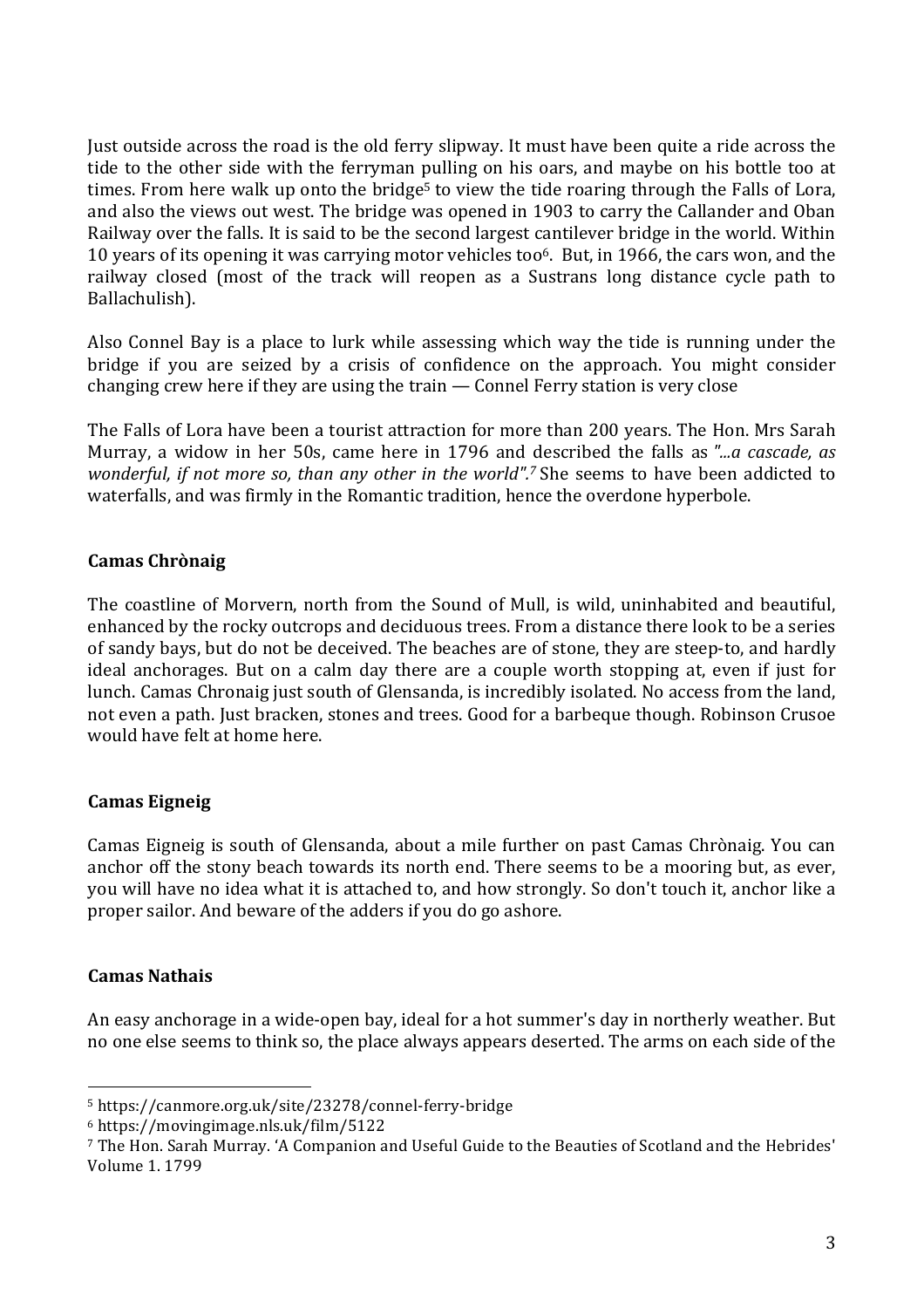bay are covered in lovely deciduous woodland, close enough to the shore for barbeque supplies. Not much in the way of pine plantations to spoil the effect. There is a grey sand beach, not very good for sandcastles the children tell me, but nice walks in surprisingly pastoral surroundings — cows, sheep and so on

#### **Camas Shallachain**

This large and wide-open bay has its scenic charms, in northerly weather. Apart from walking about on the very green grass and the extensive foreshore at low tide, there is nothing to do in particular. But wrong! About half-way towards Corran Point, you will find Ard Daraich gardens<sup>8</sup>. They are said to be spectacular  $-1$  think you need to book to visit (ph 01855) 841384). The walk up the glen towards Strontian is also pleasant.

At low tide there is a bit of sand for sandcastles, and certainly children can find a lot to amuse themselves with. There is loads of driftwood so on the right evening good for a barbeque. The beacon guarding the way to the Corran narrows is an odd kind of art deco concrete structure (I wonder who designed it, there is nothing quite like it elsewhere as far as I know).

## **Creag islands**

This archipelago of small islands and rocks off the east shore of Lismore is a perfect spot for a picnic on a hot and windless summer day. There are lots of seals, a small sandy beach on the north end of Eilean nan Gamhna which is ideal for sandcastles, snorkelling and with spectacular views up Loch Linnhe and down the Firth of Lorne. The undergrowth in the summer is incredibly thick and so it is not easy to get around. It is all an SSSI — Site of Special Scientific Interest — and so care is needed to avoid disturbing the seals which are always in evidence, particularly it seems in the south-facing bay between Eilean na Cloiche and Eilean Dubh which is a peaceful place to anchor in quiet weather (in southerly weather you can of course anchor on the north side of the isthmus where there is a shingle beach). There are also a lot of birds — oystercatchers, terns and geese. Trees are being planted on Eilean na Cloiche, but by whom? Who owns this place I wonder?

## **Cuil Bay**

 

Another wide-open bay facing south, but not with a sandcastle sort of beach, and with quite a few houses dotted around not very far away. Not much to recommend it really, just a passage anchorage probably. But I should imagine the walk between here and Kentallen might be rather nice.

<sup>8</sup> https://www.greatbritishgardens.co.uk/inverness-shire/item/ard-daraich.html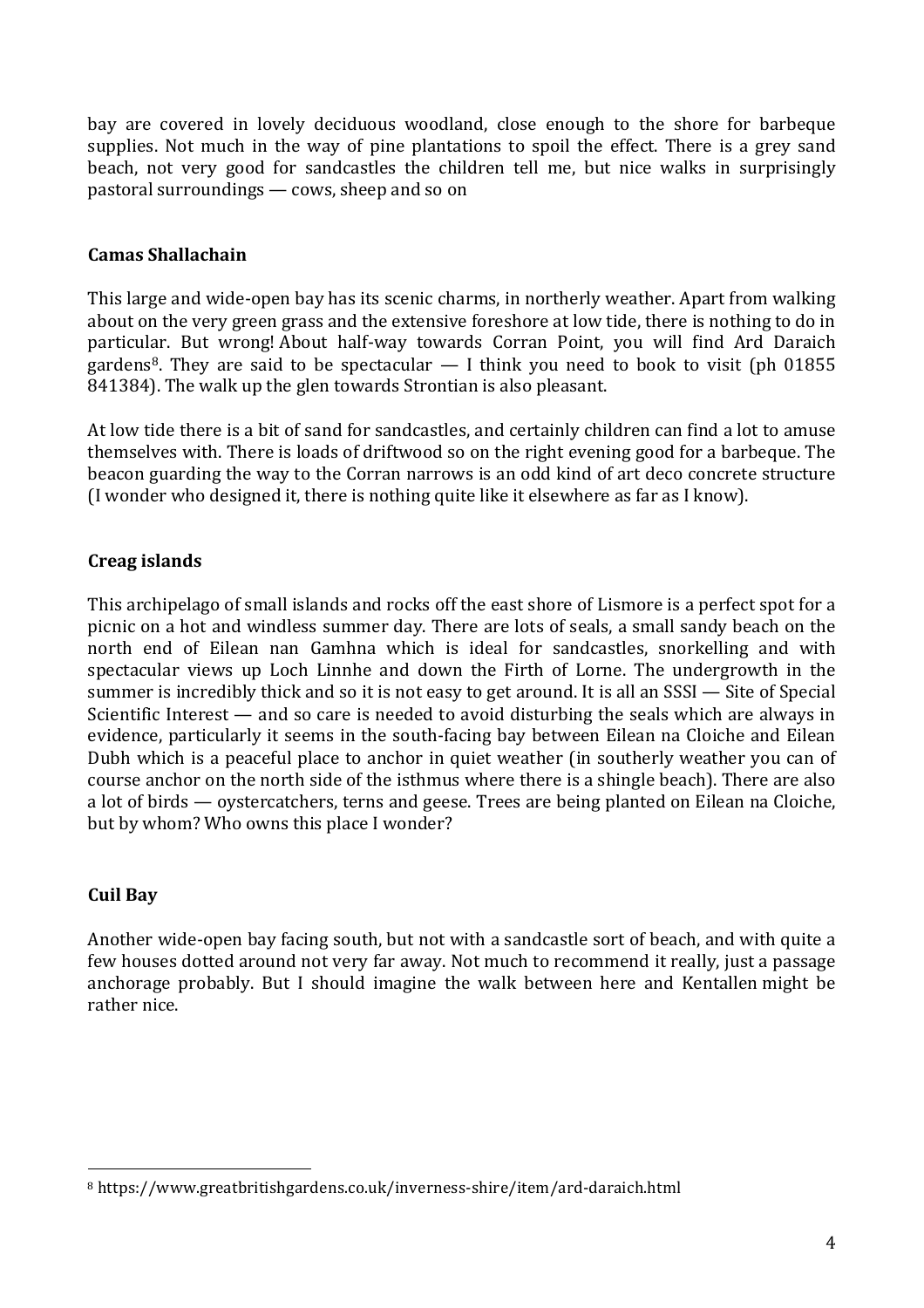## **Dallens Bay**

Linnhe Marine<sup>9</sup> is a small and friendly family-run water-sports centre with moorings and a loading pontoon (ph 07721 503981). However, it could be more interesting to anchor on the other side of the sound by Shuna, then go for a walk there. Mind you I feel a bit guilty about that because the buoys to guide you into Shuna Sound from the south were laid by Linnhe Marine.

You could just about take the dinghy across to the privately owned 15th century Castle Stalker,<sup>10</sup> or walk from the mainland if the tide is low, something I have never done. There are limited tours (vital to book well ahead) and a welcoming website (ph 07721 503981). It appears on so many Scottish calendars because of its ridiculously romantic position in the middle of the sea (at high tide at least).

There is quite a nice café and gift shop called Castle Stalker View<sup>11</sup> up on the road above the castle, unsurprisingly with a view of the castle. 'The Old Inn',12 is ten-or-so minute walk along the cycle path to the south of the marina, it has a good reputation, but I have yet to visit.

## **Loch a'Choire**

You really feel in the mountains here. The surrounding hills seem so close that they positively invite you to jump up them directly from the deck. An evening stroll around the head of the loch is a delight. Kingairloch House and the surrounding estate<sup>13</sup> seem mysteriously affluent, and everything is very trim for such a remote part of the mainland, even the little roads are well surfaced. I imagine loads of money was made from the Glensanda coastal quarry<sup>14</sup> which the estate sold to Aggregate Industries in 2006. There are a lot of self-catering cottages<sup>15</sup> as well as catered accommodation (if you want it) in the big house itself. Way back, in the Second World War, the Royal Navy had a secret testing site here for two-man torpedo-like craft with detachable war heads, and for mini-submarines.

There is an old broken down graveyard by the moorings, but with some more recent cairns mostly to members of the Strutt family who must have been big round here. Indeed Mrs Patricia Strutt was one of the most formidable deerstalkers in Scotland it seems. Shot her first stag in 1930 at the age of 19, and her last shortly before her death in 2000.

There is a walk to Kingairloch village<sup>16</sup> along the road, but it is a very minor one. There you will find a surprisingly well-looked-after church, right on the beach (Camas na Croise). Mid 19th century. A fabulous view too. I wonder who keeps the brass so gleaming bright. I gather all the cottages are now holiday homes. Sad, but realistic.

 <sup>9</sup> http://linnhemarina.co.uk/

<sup>10</sup> https://www.castlestalker.com/wp/

<sup>11</sup> http://www.castlestalkerview.co.uk/

<sup>12</sup> https://www.facebook.com/theoldinnappin/

<sup>13</sup> https://kingairloch.co.uk/

<sup>14</sup> https://en.wikipedia.org/wiki/Glensanda

<sup>15</sup> https://kingairloch.co.uk/self-catering/

<sup>16</sup> https://www.undiscoveredscotland.co.uk/strontian/kingairloch/index.html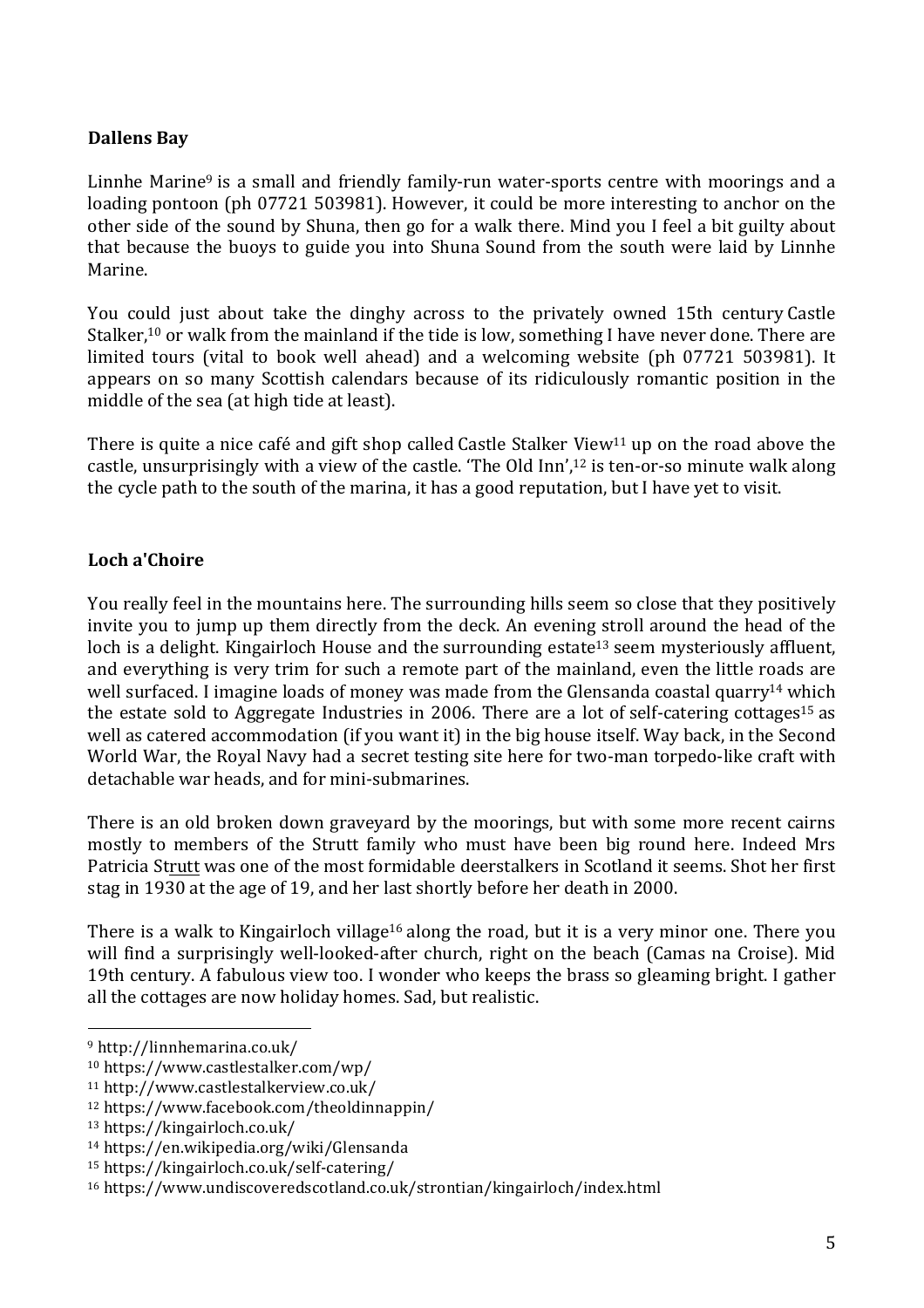#### **Dunstaffnage**

Our boat has been kept here for more than 30 years, not because it is of huge interest to the cruising yachtsman, but because it is the closest place to Edinburgh to keep a boat on the West Woast (and you can get here by train as well as car). What is more, it is quick and easy to get in and out with no tidal problems — turn right for Lismore and Loch Linnhe, straight ahead for the Sound of Mull, turn left for the Firth of Lorne. But don't try and enter under sail unless there is a reasonable wind or you have the engine on, because the wind dies at the entrance and there is more often than not a strong tide against you.

For the visitor there are some pluses. First, it is a convenient place to change crew who can get here by train, bus, car, or even private plane to Oban airport (a rather grand name for a mere airstrip at the mouth of Loch Etive in North Connel). But, from 2017, the pontoons at Oban are probably more convenient. Second, there is a bar, with real ale, and a restaurant which goes up and down in quality — The Wide Mouthed Frog<sup>17</sup> — (ph 01631 567005). The views across the bay from your dinning table are great, and they have rooms too if any of your crew want to sleep in a proper bed for a night. Third, you can stock up with anything you need in Oban, just a ten-minute taxi drive away. Or walk by the path over the cliffs via Dunbeg and Ganavan Bay through very pretty oak and birch woodland — it takes a bit over an hour. Fourth, Alba Sailing18, a charter company, has a good selection of chandlery, and is very helpful. Finally, the marina<sup>19</sup> should be able to help you out with water, electricity and repairs. The one negative is the sound of the traffic on the main road, but even this does not drown out the seductive cooing of the eider ducks in the spring, and certainly not the oystercatchers.

In 2010 a very pretty garden centre called Poppies<sup>20</sup> opened just next to the marina (in the green shed north of the big house). It does excellent café-style food (great meringues, the best in Scotland) but sadly not in the evenings. Unfortunately you do have to walk round to it by the main road with no pavement, or perhaps better take the dinghy straight there (ph 01631 565718). It is buzzing which goes to show what enthusiastic people can do with this sort of establishment. Not surprisingly it is now winning awards.

However, what people are in danger of missing is on the other side of the bay. Dunstaffnage Castle21, originally another MacDougall stronghold but owned by the Duke of Argyll since the late 15th century. It is a small but splendid semi-ruin, its massive and almost complete stone walls seeming to grow straight out of a huge plug of volcanic rock — as John Knox described in the late 18th century: 'The castle is built upon a rock, at the mouth of Loch Etive, whose waters expand within, to a beautiful bay where ships may safely ride in all weather'<sup>22</sup>. It is

<sup>17</sup> https://widemouthedfrogofficialsite.co.uk/

<sup>18</sup> https://www.alba-sailing.co.uk/

<sup>19</sup> https://dunstaffnagemarina.co.uk/

<sup>20</sup> http://www.poppiesgardencentre.co.uk/

<sup>21</sup> https://en.wikipedia.org/wiki/Dunstaffnage\_Castle

 $22$  'A Tour through the Highlands of Scotland and the Hebride Isles in 1786'. John Knox, James Thin, Edinburgh, 1975, is what it says on the tin. This was not *the* John Knox, but a Scottish philanthropist eager to set up fishing stations to exploit the untapped — at the time — potential for fishing. He clearly had huge sympathies with the impoverished local population, constantly thinking of ways to improve their lives.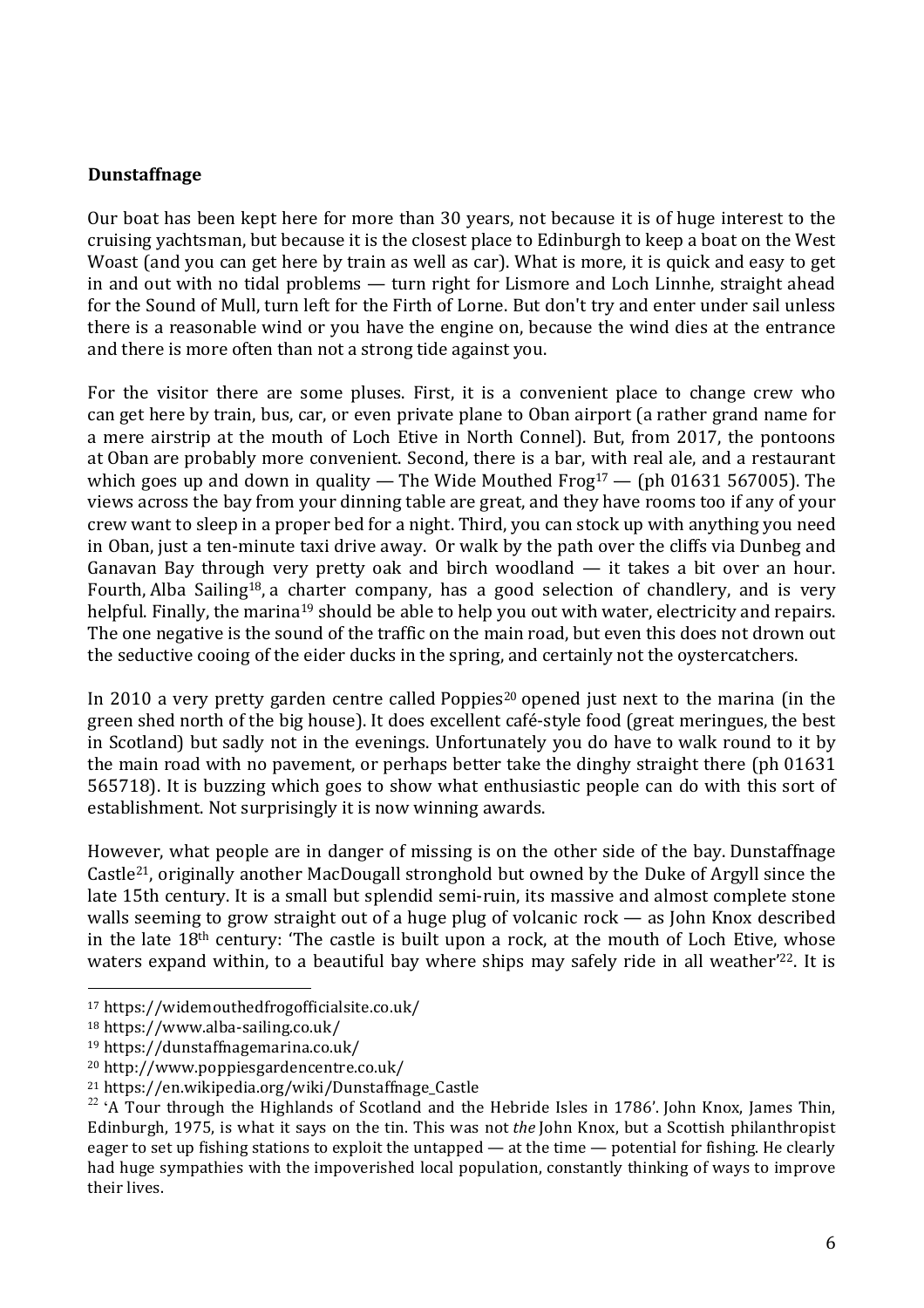surely worth a visit, especially for the views from the castle walls overlooking the bay — *"a most splendid prospect"* according to Walter Scott in 181423. Also plenty of latrine chutes to amuse the children, and they will also enjoy playing hide and seek too. It was begun in the 13th century and, as usual, various bits have been added and fallen down over the centuries until it was more or less abandoned after a fire in 1810. It is now lovingly looked after by Historic Environment Scotland. The 16th century crow-stepped harled house on the top is owned by the hereditary keeper, the so-called Captain of Dunstaffnage, who lives near by. He had allowed it to fall nearly to pieces, perhaps because of lack of cash, until in 2012 Historic Environment Scotland gained some sort of control, nicely restored it, and in 2014 opened it to the public. A small triumph. At the moment it is empty but it is a useful place to shelter from the rain. In the future there are plans to mount exhibitions here. Personally I reckon it would be a great place for a party, but I doubt if the Captain would allow it. Above the ticket office there is a room with a nice model of what the castle might have looked like in its prime.

Very near by, in the woods, is the now roofless 13th century Dunstaffnage Chapel24 which is also worth a visit. Bits of gothic architecture remain, but the burial aisle to the east is an 18th century addition for the Campbells of Dunstaffnage. All this is surrounded by delightful deciduous woodland with loads of bluebells in the spring, and rabbits anytime. A wander around here on a warm sunny day is a definite highlight of any Hebridean tour — views of the bay with Connel bridge and Ben Cruachan in one direction, and the Firth of Lorne in the other.

The not completely unattractive modern building in the corner of the bay hosts the Scottish Association for Marine Sciences (SAMS)<sup>25</sup>, Scotland's only fundamental marine research institution. For the many scuba divers keen to explore the wrecks and underwater scenery, it has the advantage of the adjacent decompression sickness (the bends) treatment facility, hence the coming and going of rescue helicopters, although less often than in times past maybe the divers are getting safer, or have moved off to warmer waters. At least they were until 2019 when 37 divers were treated. The Ocean Explorer Centre<sup>26</sup>, an outreach facility of SAMS opened in 2013, a marine visitor centre definitely worth a visit, and it's free. It may be small but it has plenty of stuff to ponder over, and good for children too. You can play at being a marine scientist by donning a white coat and then peering down a microscope at various algae, examine the mapping of the seabed of the Firth of Lorne, look at pictures from the under-water camera in the bay, the three dimensional globe, and the moving picture showing the ocean currents of the world. All good interesting stuff, plus a small café. This is all part of the University of the Highlands and Islands. Only 20-25 undergraduates a year, so terrific contact with the scientific and teaching staff. Very unlike some well-known universities where classes of 200-300 are lectured at.

<sup>23</sup> 'The Voyage of the Pharos'. Sir Walter Scott, Scottish Library Association, 1968. An account of his 1814 cruise around Scotland as a guest of the Commissioners of the Northern Lights, on the Lighthouse Yacht, Pharos. Rather more readable than his novels

<sup>24</sup> https://canmore.org.uk/site/23047/dunstaffnage-chapel

<sup>25</sup> https://www.sams.ac.uk/

<sup>26</sup> http://www.oceanexplorercentre.org/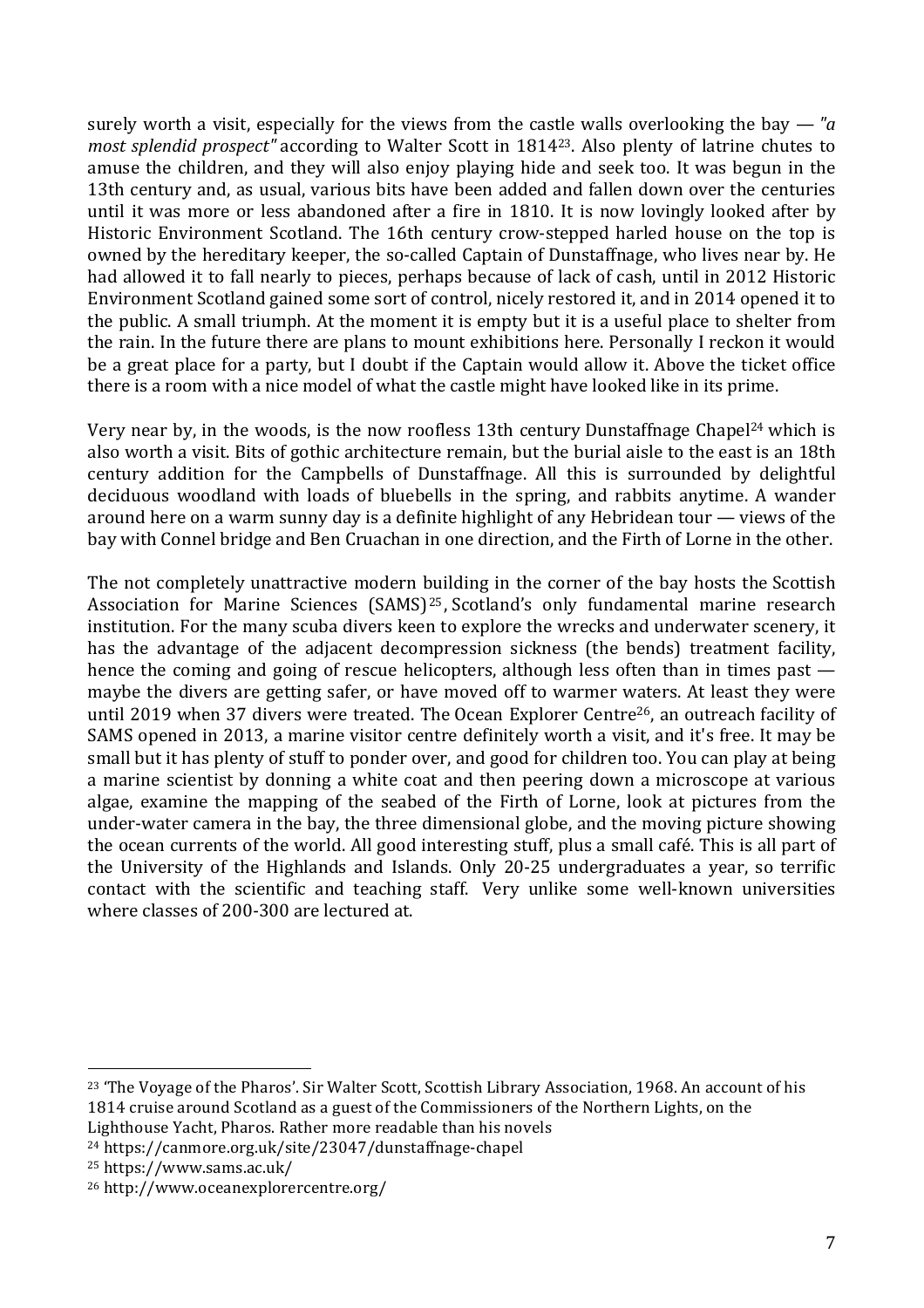#### **Eilean Balnagowan**

This is a nice anchorage, well protected from the west and southwest. There is some sort of ancient enclosure27 on the north ridge. According to an email I got from Robin Watt: *"this was an iron/bronze age fort ... a medieval cemetery served by a coffin stance opposite on the mainland ... in the 18th century a local girl assaulted by a soldier from Appin barracks brained him with a boulder, and hid out on the island till the affair cooled down".*

There are loads of birds in the summer and loads and loads of brambles in the autumn. However, a new small house was built in 2014 so there may be fewer birds nesting in future, and fewer brambles. It faces down the loch and is well hidden from the mainland not a bad position for all concerned. By the anchorage you will find a gravel beach at high tide, but no sand. There is traffic noise from the road on the mainland so it is not as remote as maybe it seems.

## **Eilean Dubh (Loch Linnhe)**

Not much here, the vegetation is so thick you can't get easily through it, and the cliff is so steep it looks unclimbable to me. But it is a pleasant enough anchorage with seals on the rocks towards Lismore and a lot of nesting seabirds in the summer. The beach is shingle — be careful not to step on any eggs.

## **Glensanda**

Not in the Sailing Directions, and distinctly unpromising industrial scenery. But there is a castle to inspect on a knoll overlooking the Lynn of Morvern. It is tricky getting ashore along this bit of coast, here there is a stony beach but a bit steep for comfort. I prefer to row up the burn that flows down past the south side of the castle and land there. Then scramble up to the quarry road, over a wall, round to the west side of the castle and another scramble up to it where you are confronted by the Glensanda quarry<sup>28</sup>. The only coastal quarry in the UK, the largest granite quarry in Europe. It opened in 1986, and is I fear a blot on the landscape. Sixand-a-half million tons of granite came out of it in 2014. And it won't all be taken out until 2100. You see it from more or less everywhere on the west side of Lismore, worse at night because of the lights. But, a big but, it does avoid the granite having to be driven out on roads, indeed it is inaccessible by land. And it does employ a lot of local people, about 200, with many more knock-on jobs locally. More good than bad I imagine. It looks pretty amazing when you sail close past it, a vast industrial complex with an almost cubist look to the buildings climbing up the mountainside. It would surely be a great location for a James Bond film.

The castle<sup>29</sup> is 15th century. There are two storeys, the walls have been stabilised, but there is no roof. It was a MacLean stronghold but they abandoned it around 1800. Given there is no access from the land by any sort of road, that it is not in the Sailing Directions, and landing is

<sup>27</sup> https://canmore.org.uk/site/23331/loch-linnhe-eilean-balnagowan

<sup>28</sup> https://www.scottish-places.info/features/featurefirst18859.html

<sup>29</sup> https://canmore.org.uk/site/23081/glensanda-castle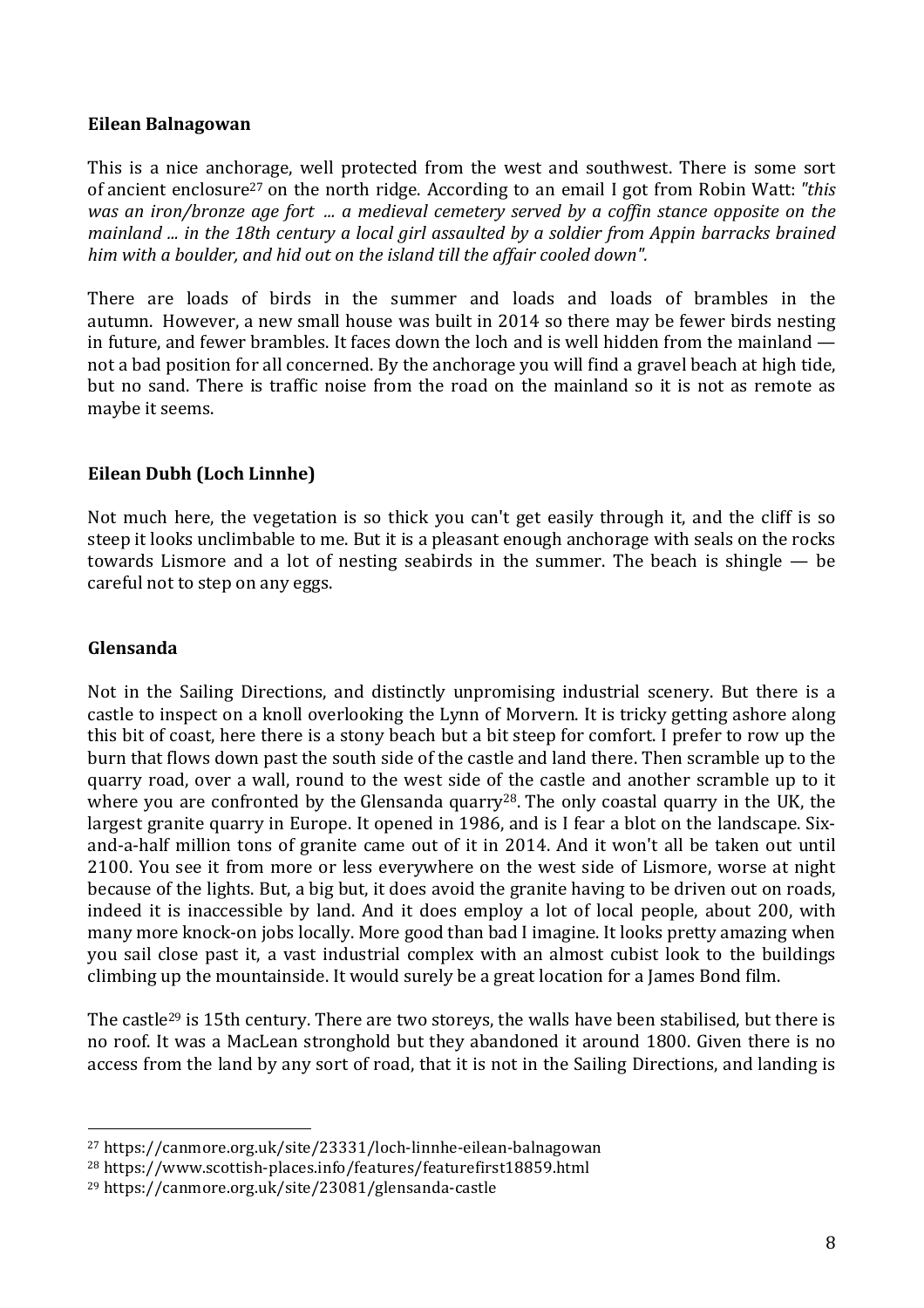not that easy except in calm conditions, you are unlikely to have to share the view down Loch Linnhe from the front door.

## **Kentallen Bay**

I am not sure this has much to commend it, too near the busy Oban to Fort William road, too many moorings. But there is a small chapel tucked away in the woods, built in 1868, St Moluag's Church (locked but through the windows the inside looks a wreck). The walk between here and Cuil Bay looks good but I have not done it. You could also scramble up to the old railway line and try to walk along to the Holly Tree Hotel (ph 01631 740292)<sup>30</sup> about half-a-mile away. But much better is to pick up one of their five moorings, because the line has been cut by some new houses The rather unattractive looking hotel with chalets was built around the old railway station, the remains of which are still visible inside. The hotel is said to be good for kids, there is a restaurant, and even a very small swimming pool.

A ferry to Fort William used to run from the small pier. You can stroll from the hotel towards the head of the bay along the old railway line but it is cut by the main road. This branch line from Connel to Ballachulish opened in 1903 and must have been a wonderful ride. It surely would still be an excellent tourist resource if it had not been swept away by the infamous Dr Beeching in 1966. Luckily Sustrans have converted the track as part of a long-distance cycle route, the Caledonia Way<sup>31</sup> — from Campbeltown to Fort William and Inverness. The section from the hotel northwards is now complete, and maybe more has been added.

A very creaky film was made of the railway line in the winter just before it closed<sup>32</sup>. Long ago one of my medical school teachers who when he heard I was moving to Scotland became quite nostalgic about this journey. When he had been demobbed after the war he was given a return rail ticket to anywhere in the UK. He chose Ballachulish as a suitably distant and peaceful destination.

#### **Onich**

I can't see a lot of point anchoring off Onich. The views may be spectacular, down Loch Linnhe and up Loch Leven, but the main road is very intrusive — after all it is one of the main tourist routes in Scotland connecting the honey pots of Oban, Glencoe, Fort William and Loch Ness. But, if you do anchor here there is a bit of a walk on the shell beach and a lonely standing stone in a field to the west of the pier. And on the pier there is a strange metal fish gazing mournfully into the wind. The Onich hotel<sup>33</sup> looks quite nice but I have not been there (01855 432323).

 <sup>30</sup> https://hollytreehotel.co.uk/

<sup>31</sup> https://www.sustrans.org.uk/find-other-routes/the-caledonia-way/

<sup>32</sup> https://www.youtube.com/watch?v=utLbJQnT7oE

<sup>33</sup> https://www.onichhotel.co.uk/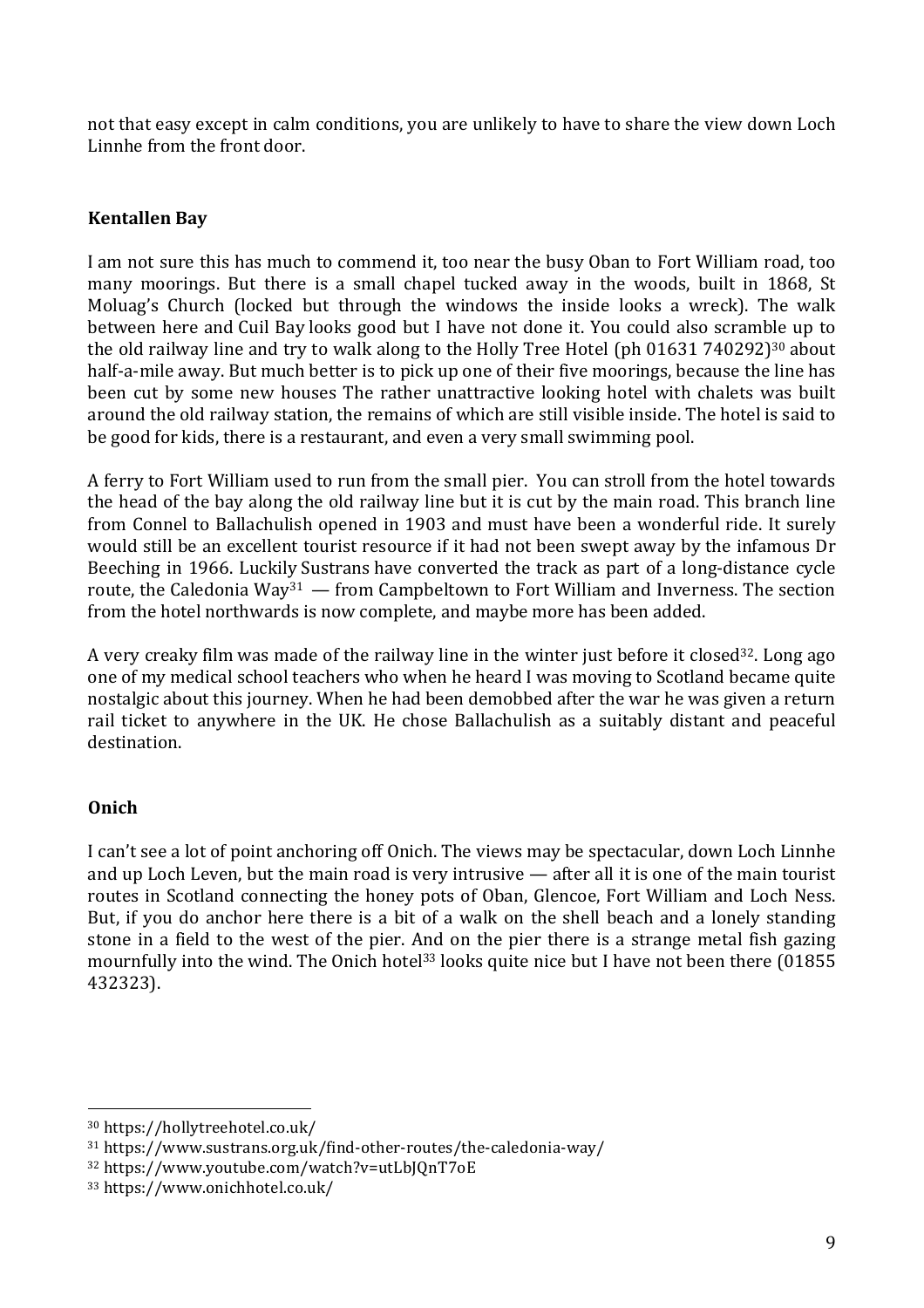#### **Port Appin and Airds Bay**

These two anchorages are on opposite sides of a small headland, within easy walking distance of each other. Both are exposed to the south. If you can stand the rolling about which can be a problem at Port Appin,<sup>34</sup> there are mooring buoys supplied by the Pierhouse<sup>35</sup>, a pretty good place for a meal as it happens with I am told an excellent seafood restaurant (ph 01631 730302). It also has a sauna, and washing facilities for yachties. It seems to be moving up market, but I have only had a bar meal and there were no real ales. Originally the building was a 19th century cottage for the pier-master when steamships used to call here. It was considerably improved and extended in the 1990s. New owners in 2019, so things may well be changing.

For the very serious foodie the Airds Hotel<sup>36</sup> beckons, just a few minutes up the road (ph 01631 730236). It has been in the Good Food Guide for over 40 years. Here you can get one of the best meals in Scotland (tasting menu at £95), and they don't mind too much if you are a wee bit scruffy off a boat (no ties are needed thankfully). But maybe the food is a better experience if you stay at the hotel, the effect is rather spoiled by a wet row back to the boat in a strong southwesterly wind. In 2014, a Michelin star, but no longer.

Just across the road from Airds you will find the very pretty top section of the old Sgeir Bhuidhe lighthouse (yes, another Stevenson). In 2002 the original lighthouse was replaced by one of those ugly modern low-maintenance eco-friendly solar-powered boxes designed by someone with no aesthetic sense whatsoever. Indeed, the proposed change was so resented by the local community that one day they woke up to find their dear old lighthouse had been repainted to look like Mr Blobby, a well known TV cartoon character at the time. Needless to say the Northern Lighthouse Board was not amused.

If you want to nip across to Lismore there is a passenger ferry<sup>37</sup> operating from the pier. And you can hire bikes in Port Appin.

Airds bay is a bit more sheltered than Port Appin, at least from the north and west. The fine big house overlooking the bay is 18th century Airds House, privately owned so you can't really get near it. However, the walk round the headland is good<sup>38</sup>. It takes about 40 minutes if you are not side-tracked by the two excellent eating establishments in Port Appin. Go ashore (with some difficulty) on the west side of the bay, pick up the track and turn left or right. To the left, near the headland is an impressive natural arch in the quartzite. A smaller more hidden one is to the right. The deciduous trees are lovely, clinging in some places to the limestone cliffs. In a short while you get to the Pierhouse. Further on, just before taking the path back off the road to Airds Bay, is the Airds Hotel. Also the village hall is near here where you can get local information, and there is a general store too. Plus the Lighthouse Craft Shop,<sup>39</sup> which is good and sells what it says on the tin. And a red telephone box converted to a book exchange. The Port Appin studio<sup>40</sup>, right by the pier, is run by Alex Gourlay, a landscape

<sup>34</sup> https://www.undiscoveredscotland.co.uk/appin/portappin/

<sup>35</sup> https://pierhousehotel.co.uk/

<sup>36</sup> https://www.airds-hotel.com/

<sup>37</sup> https://www.argyll-bute.gov.uk/port-appin-point-lismore-ferry-timetable

<sup>38</sup> https://www.walkhighlands.co.uk/argyll/portappin.shtml

<sup>39</sup> https://appincraftshop.co.uk/

<sup>40</sup> https://www.portappinstudio.co.uk/